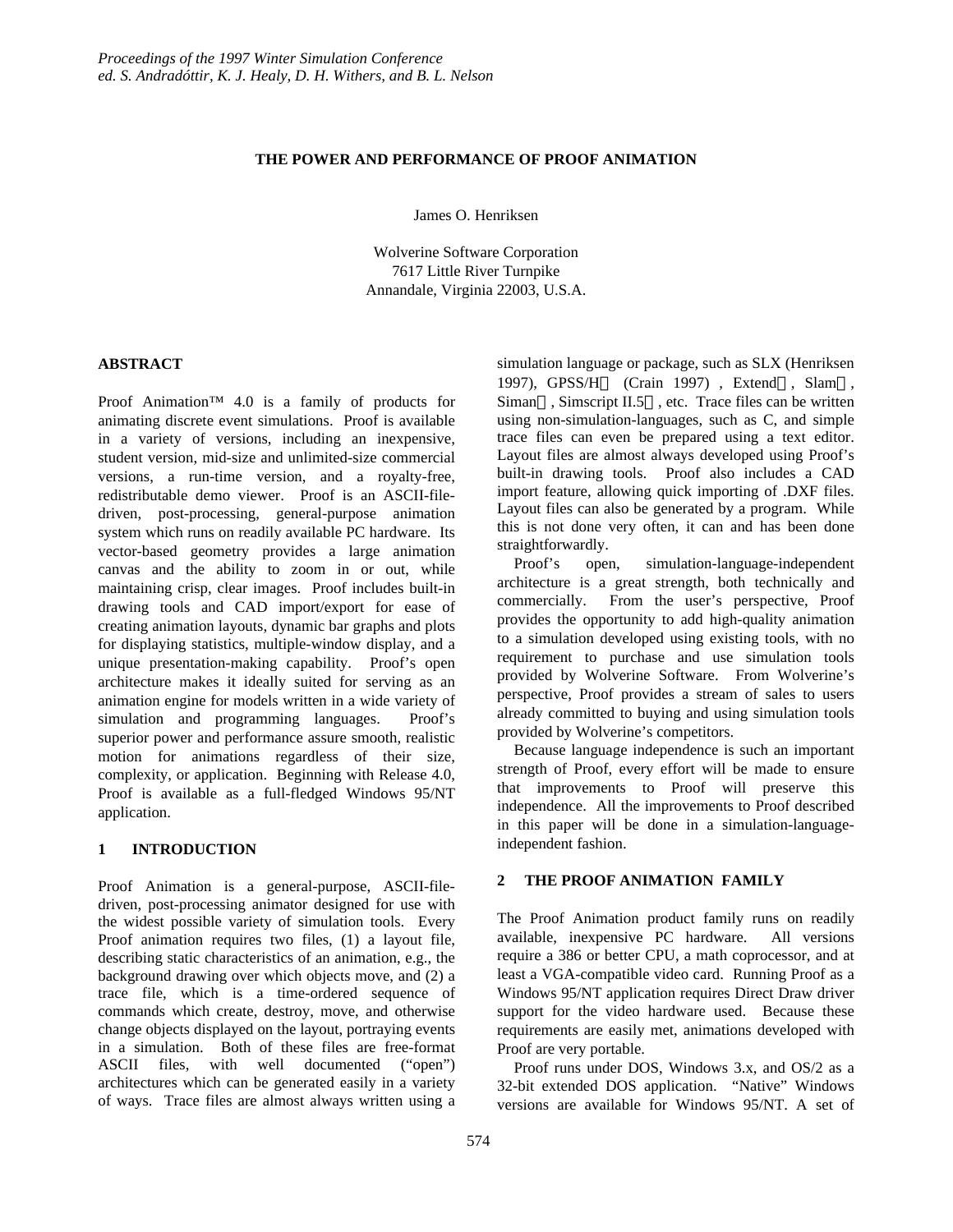Windows icons is supplied with each of the Proof Animation products to provide single-click launching. The following products comprise the Proof Animation family:

• PROOF ANIMATION

Proof Animation is the basic animator. Memory size is fixed and limited. Includes built-in CAD import/export feature. Good for small to mid-sized animations.

• PROOF PROFESSIONAL

Proof Professional exploits all available extended memory for animating large systems. Includes built-in CAD import/export feature.

• RUN-TIME PROOF PROFESSIONAL

Run-time Proof Professional runs developed animations or presentations, but has no animation *development* capabilities. It provides a low cost way to run different scenarios with a fixed layout file prepared using Proof Professional or Proof Animation.

• STUDENT PROOF ANIMATION

The student version of Proof Animation is included with the *Using Proof Animation* text. Size and playing time limitations are imposed; otherwise it is identical to Proof Animation.

• PROOF ANIMATION DEMO MAKER

Demo versions of animations can be prepared under a licensed copy of Proof Animation or Proof Professional containing the Demo-Maker add-on. Copies of the executable demo files can be reproduced and distributed free of charge and viewed by anyone. No licensed copy of Proof is needed to *view* a demo prepared with the Demo Maker.

#### **3 MAXIMUM PERFORMANCE DESIGN**

### **3.1 The General-Purpose Approach**

One of the ways in which the performance of Proof Animation is maximized is its general-purpose design. A general-purpose animation product can be used without being tied to a specific simulation or programming language. While built to work easily with Wolverine's GPSS/H simulation software, Proof Animation also provides affordable and powerful animation software to users who develop models in other simulation and programming languages.

Most animation software from other vendors is directly coupled to their simulation software. In other words, one cannot use *their* animation software without also using *their* simulation software. In some cases, the simulation and animation software are sold only as a pair, so both must be purchased regardless of the needs of the user. The suggested advantage of the coupled approach is that because the animator has direct access to the simulation events, development of the animation is supposedly simplified. However, the real advantage is felt by the vendors. They sell more software since their users do not have an option to pick and choose based on their needs. Moreover, a user of the coupled software has little or no control over what information is passed to the animation; therefore, he or she may actually have to alter the modeling approach used in the simulation to achieve the desired appearance and level of detail for the animation.

Another disadvantage of the tightly coupled simulation/animation package is cost. Sole sources tend to be expensive. Vendors of these tightly coupled packages often claim that their approach is the *only* way to add animation to a simulation. Proof Animation has proved that wrong. The number of success stories using Proof Animation with other software continues to grow. Furthermore, a benefit of the mix-and-match strategy for software purchases is that the selection can be based on optimal functionality and price.

# **3.1.1 ASCII Input Files**

Proof Animation can be used with other software because of two major design features. One is that Proof Animation is driven by ASCII files. Therefore, any software capable of writing ASCII text files can be used with Proof Animation.

Proof Animation requires two ASCII input files to run an animation: the layout file and the trace file. The layout file describes the geometric details of the background over which objects move, provides geometric definitions and properties for such objects, and defines logical paths along which the objects move.

Ordinarily, layout files are produced at least in part by using Proof Animation's drawing tools; however, the layout file command set specifications are published so programs can easily be written to generate layout files. For example, some users have written front ends for their simulation models that allow different system design parameters to be specified for each run. Based on these parameters, different geometric configurations are written and incorporated into a layout file. The new layout appears on screen when Proof Animation is invoked.

The trace file contains a time-ordered sequence of commands such as CREATE, DESTROY, PLACE, PLOT, MOVE, SET SPEED, SET COLOR and many more. This file provides Proof Animation with information on when, where, and what to create, destroy,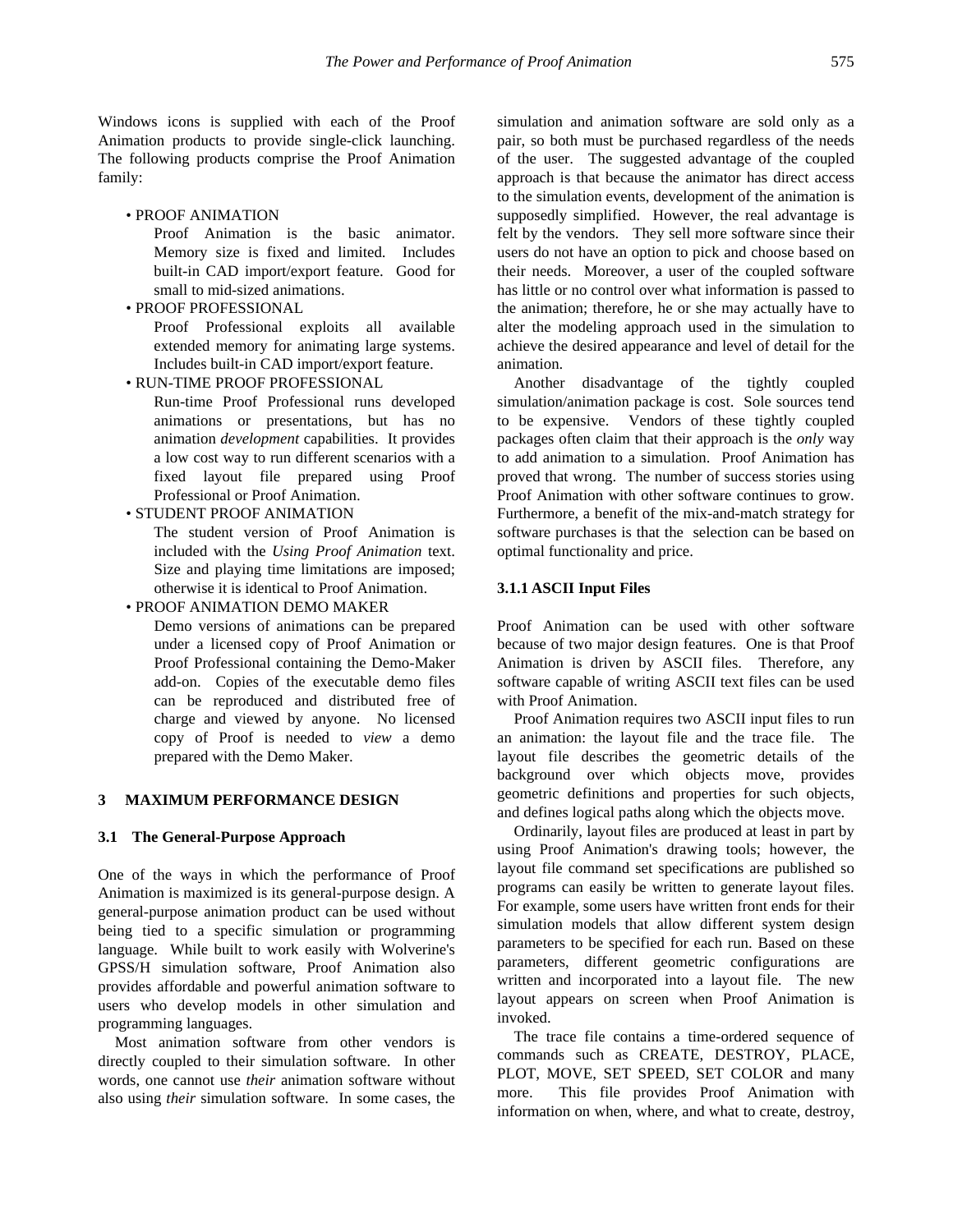place, plot, etc. Trace files are free-format, and the commands are easily learned and used. They provide exactly the kind of flexibility necessary to easily be integrated with the simulation model logic. Any language that can produce formatted ASCII output can write a trace file.

### **3.1.2 Post-Processor Animation**

The second of the two design features that make Proof Animation compatible with other software is that it is a post-processing animation package. Post-processing means that it runs *after* the simulation has executed. Both the layout and trace files must exist before invoking Proof Animation. They cannot be written and read concurrently.

Two great advantages result from the post-processing approach. First, PC hardware is not shared between the simulation and the animation. This leaves the entire CPU for running the animation. Second, it provides the abilities to jump back and forth in time during the animation playback, to speed up or slow down the viewing speed, or show all or a specific portion of an animation. These features make it easy to investigate unusual system behavior or highlight points of interest.

#### **3.2 Vector-Based Geometry**

In the Proof Animation product family all layout file information is based on vector geometry. Vector-based descriptions are automatically mapped into the screen's pixels to build the image. One of the advantages of this approach is that layouts can be much larger than a single screen. With the ability to zoom in or out and pan, larger layouts are easily navigated to show the overall layout or zoomed in to whatever level of detail is necessary. Vector-based geometry also provides the ability to have moving objects realistically *rotate* around corners instead of the sliding effect to which other animation packages are limited.

Another advantage of vector-based geometry is that many CAD packages are capable of producing standard vector-based .DXF files. In many cases, a CAD drawing already exists for the system to be animated. If that is the case, the effort of redrawing an entire layout can be avoided. Proof Animation's built-in CAD Import/Export feature provides the capability to convert industrystandard .DXF files into Proof Animation layout files, *and vice versa*. Credibility of the study is enhanced when viewers see a familiar CAD drawing of the system integrated into the animation. These advantages maximize the power of the animation by giving a user total flexibility on the detail and complexity of the drawing.

Instead of vector geometry, animation packages may use a pixel-oriented approach for drawing. With the ability to manipulate individual pixels, one can produce detailed images. However, this level of detail is time consuming to draw and can often be lost because of the scale at which the animations are viewed. Some other disadvantages of pixel-orientation are: (1) pixel-oriented images cannot be rotated; (2) layouts are often confined to single-screen images. Some animators offer multiscreen operation; however, the individual screens are disjoint and independent, unlike Proof Animation's single, continuous canvas; (3) zooming in on pixel images magnifies the jagged edges inherent in all such images. When a zoom-in is performed in Proof Animation, the vector-based image maintains its crisp and clear appearance. Lines continue to look like lines. If a zoom-in is performed on a pixel-based animation layout, the effect of the jagged edged image makes a line look more like a stairway.

### **3.3 Smooth Motion**

The maximum performance design of Proof Animation achieves very smooth motion. Proof Animation maintains this smooth motion by updating or refreshing the screen 60-70 times per second. Other software can often sustain refresh rates of only 5-10 updates per second. The ultimate purpose of an animation is to achieve a realistic depiction of the system being studied, allowing the audience to gain confidence in the results of the simulation study. Objects that move smoothly across the screen are more realistic than those that jump across the screen.

### **3.4 Color and Resolution Options**

Beginning with Release 3.0, all versions of Proof, including the student version, provide for operation in 256-color mode in a variety of screen resolutions.

The "normal" operating mode for Proof is 256-color mode, and the "normal" resolution is 640x480. Video hardware which supports this mode and resolution is very commonplace. Proof can also run at 800x600 and 1024x768 resolutions, provided enough video memory is available. These resolutions are now even available on some *laptop* machines. For older hardware with less video memory, Proof can run using 640x400 resolution. For very old hardware, Proof can still be run in its original 640x350, 16-color mode.

256-color animations are *much* more attractive than 16-color animations. The expanded color palette contains 24 foreground colors and 8 background colors. The background colors consist of 7 layout colors and 1 backdrop color. The background colors do not interfere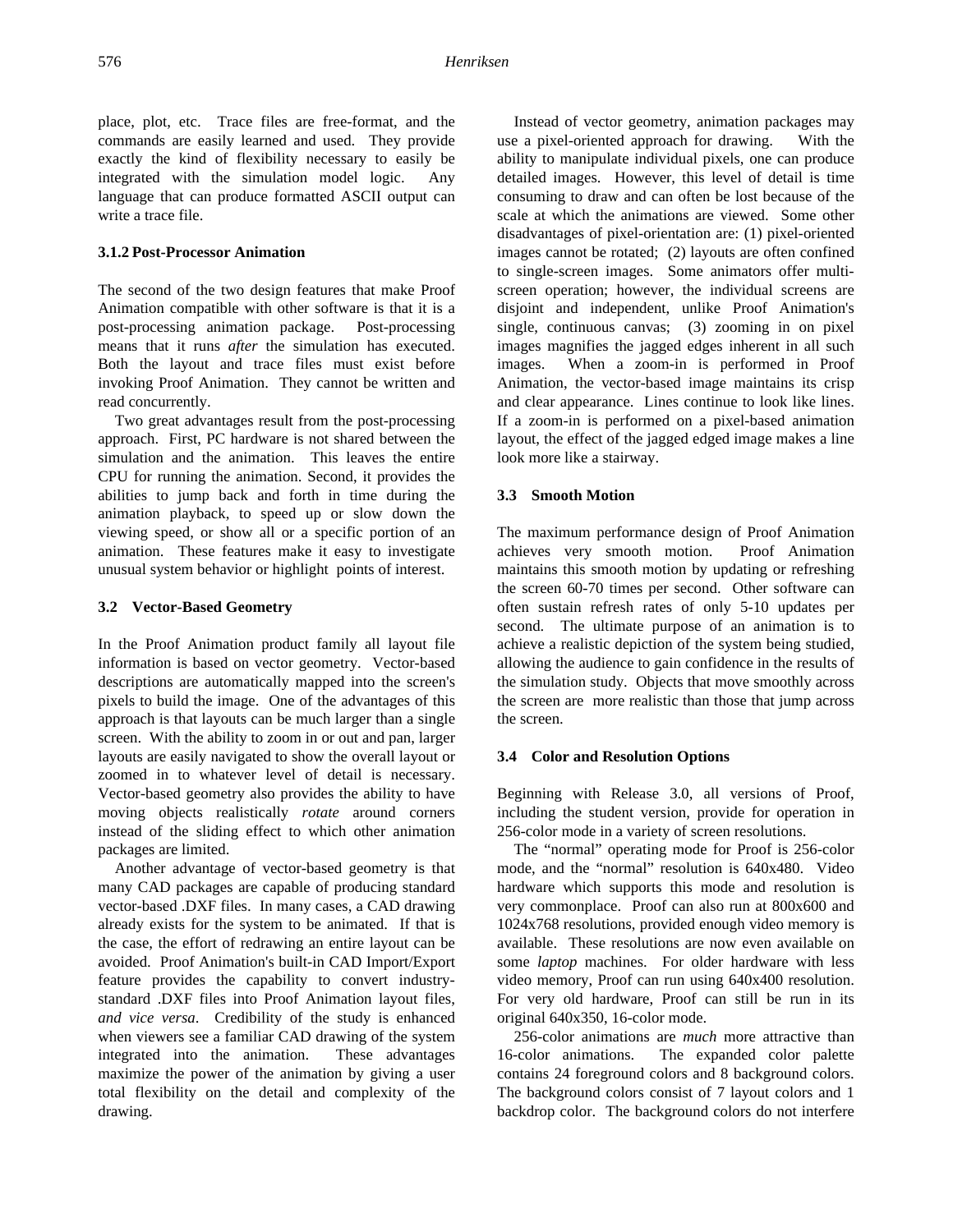with the foreground colors and therefore give a user much more flexibility when drawing the static background portion of the layout. With more colors from which to choose, the background can be drawn with more detail without sacrificing the color integrity. In addition, in 256-color mode, objects can be multicolored. (In 16-color mode, objects must be monochrome.)

# **4 NAVIGATING PROOF'S MODES AND MENUS**

Proof Animation is organized into seven menu-driven *modes*. Each mode is a collection of closely related functions. Switching among these functions is very easy. Usually, a single mouse click is all that is required. Switching among *modes* is also easily done, but it implies major changes of context. For example, running an animation and drawing a layout are vastly different activities. Each mode has one or two main menu bars at the top of the screen. Clicking on main menu items invokes the options for the lower level tools. The seven modes are summarized as follows:

#### • RUN MODE

This is the mode in which animations are viewed. It provides menu tools for starting and stopping an animation, changing views, controlling viewing speed, jumping ahead and back in time, and more.

### • DEBUG MODE

This mode provides tools for stepping through an animation by individual events or time commands and examining the resulting movement. Information pertaining to an individual object can be obtained by clicking on the object with the mouse.

# • DRAW MODE

This mode contains the drawing tools used for creating the layout background. Tools are provided for drawing static elements such as lines, arcs, text, fills, etc. Dynamic elements such as messages, bars, plots, and layout objects are defined in Draw Mode.

## • CLASS MODE

This mode is used for defining object classes. A class serves as a template for creating both the dynamic objects that move around a layout and layout objects that generally remain stationary. The template determines an object's size and shape and other initial properties such as default speed and color. An animation will usually contain multiple object classes. For example, an animation of a hospital might contain classes that represent doctors, nurses, equipment, and patients.

#### • PATH MODE

This mode is used for defining fixed paths. A path is a perfect mechanism for describing for guided, directional movement such as conveyors. The geometry or route of a path is easily defined by clicking on existing lines and arcs of a layout. Tools are also provided for defining path speeds, circularity, and accumulation status. Accumulating paths provide automatic queuing for objects that pile up at the end of the path.

## • PRESENTATION MODE

This mode is used for running scripted presentations. Scripts can include static bitmap slides and snippets of animation, separated by special effect segues such as screen fades and dissolves.

#### • SETUP MODE

This mode is used for examining and altering infrequently changed configuration data. For example, the color palette can be customized or the mouse speed changed in this mode.

# **5 CREATING ANIMATIONS AND PRESENTATIONS**

### **5.1 Drawing the Layout**

The first step in developing an animation is to draw a layout. If a .DXF formatted CAD drawing of the system is available, a user can begin by importing the drawing into a Proof Animation layout file. This is done using the built-in CAD import/export utility. Once imported, the drawing can be examined by layer or by line style. Specific layers and line styles can be deleted from the drawing as desired. When you save the resulting drawing, it is saved as a Proof Animation layout file. The original .DXF file remains intact.

If a user does not have a CAD drawing or prefers to draw using a computer, the drawing tools provided in Draw Mode are easy to use. Although it is mouseoriented, Draw Mode also allows keyboard input, so if a user needs to draw a line of a specific length at exactly a certain angle, he or she can enter these specifications *numerically,* and the geometry will appear on the screen. To help in drawing scaled, accurate layouts, a visible grid is turned on automatically when Draw Mode is entered. For additional aid in drawing, Proof Animation has the Snap-to-Grid option. This option is also *on* as the default setting. Snap-to-Grid limits the drawing of layout elements from grid point to grid point, thus eliminating the chance of small gaps between the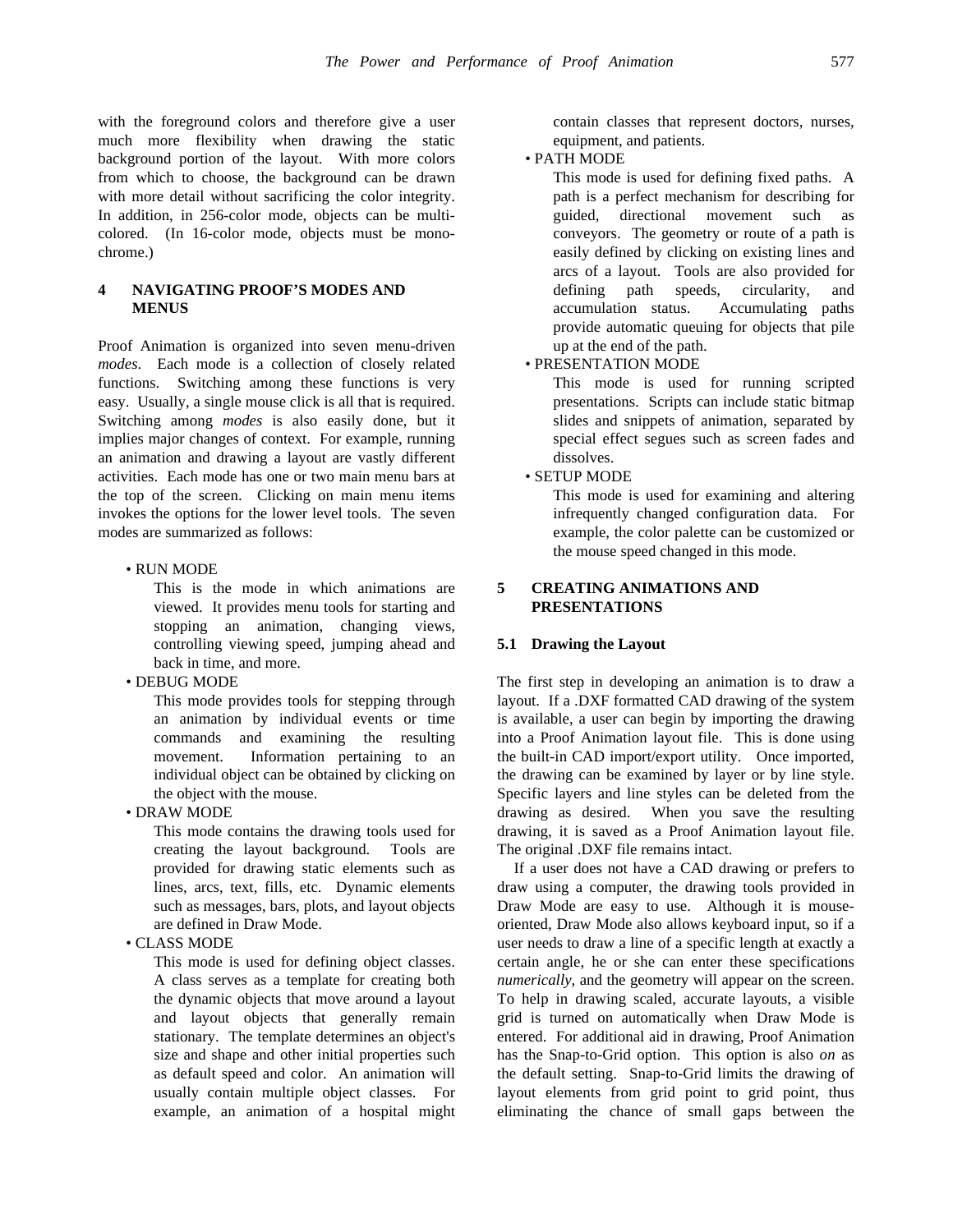endpoints of *seemingly* connected lines. Other snap options which help draw accurate layouts are Snap-to-Endpoint which *magnetically* attracts the mouse cursor to the ends of lines and arcs, and Snap-to-Tangent which quickly finds points of tangency between lines and arcs. All of these options can be turned on or off by the user during the drawing session.

## **5.2 Defining Object Classes**

Once the background of the animation is drawn, the second step in developing an animation is usually to define one or more object classes. This is done in Class Mode. Objects and object classes are among the most important constructs in Proof Animation. A class provides the geometric description of the individual objects that move throughout the animation. The class definition also includes the initial properties such as physical clearances, color, and speed of the individual objects. Each animation will usually have a collection of object classes.

It is helpful to think of an object class as the template from which the individual objects are made. An individual object is based on the single geometric description of a particular object class. There can be an arbitrary number of *objects*, such as widgets, in the system at once, but there need be only *one* widget object class.

Motion and color-changing commands in the trace file operate on *objects*. The drawn background components, produced in Draw Mode, cannot be moved or changed. If dynamic changes in background elements are required, the appropriate components must first be defined as object classes and can then be created and positioned directly in Draw Mode. Objects that are created and placed in the layout while the user is drawing the background are called *layout objects*. Layout objects enable a user to scale and position the objects into the layout while having the background components visible as reference points. While the animation is running, layout objects can be manipulated using trace file commands. For example, if an idle machine is shown as green and a busy machine as red, the machine must first be defined as an object class. Objects from that class can be created and placed as part of the layout file, and their color can be changed while the animation is executing.

# **5.3 Defining Paths**

Proof Animation provides two kinds of motion: absolute and guided. Absolute motion, specified by the MOVE trace file command, causes an object to be moved between two points. Guided motion always occurs along a fixed route, called a path. If objects will follow

guided motion, such as travel on conveyors or along guide wires, the next step in the animation development is to use Path Mode to define one or more paths.

Paths are comprised of lines and arcs that represent the route that the objects will follow. This underlying geometry must first be drawn using Draw Mode or imported from CAD. The logical path segments are then defined *on top* of the existing lines and arcs. A single line or arc can be part of one or more paths. Once defined, paths are saved as part of the layout file.

Using paths is very simple because Proof Animation does all the work. The most commonly used trace file path command is PLACE *object*ID ON *path*. Once an object is placed on a path, it will follow that path until it visually comes to rest at the end of the path or until it is PLACEd elsewhere or DESTROYed. All objects traveling on the same path can be stopped simultaneously and resume movement at a later time. Paths provide outstanding animation power in response to a single trace file command.

*Accumulating* paths provide even greater power for animating paths on which queuing can take place. On accumulating paths, Proof Animation reflects physical reality by *visually* queuing objects when bottlenecks occur. This often makes a simulation model of the system much simpler to construct, because such queuing need not always be explicitly represented in the model code. Most systems contain some accumulation. This property can be used to represent certain types of conveyors, cars at a traffic signal, bank lines, and more. Paths play an especially important part in transportation, product flow, and material handling animations.

### **5.4 Writing the Trace File**

The next step in the animation development is producing the animation trace file. Trace files consist of very readable ASCII commands. Trace files are time ordered. That means the specific animation events take place between TIME commands. Consider the following portion of a trace file:

TIME 34.6 CREATE PLANE 1 PLACE 1 ON RUNWAY3 SET 1 SPEED 75 TIME 52.8

It is very easy to visualize the results of these commands. At time 34.6, an object with an id number of 1 is created with geometry and properties inherited from class PLANE. This object will appear on screen at the beginning of a path named RUNWAY3 and begin moving along the path. The speed at which object 1 will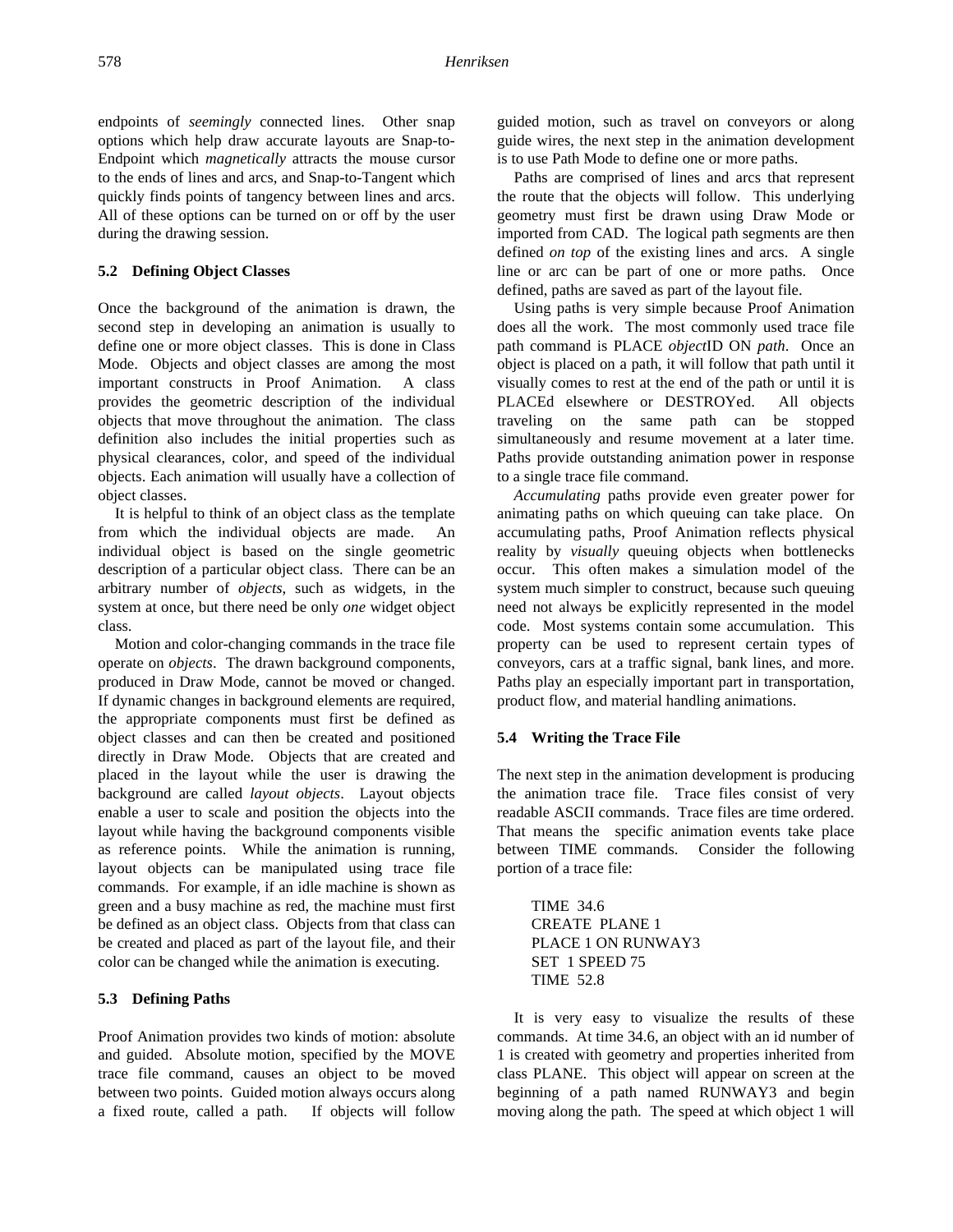move is set to 75 units of distance per unit of simulated time. These units are user-determined, e.g., feet and seconds. Proof Animation will continue reading trace file commands until it reads the TIME 52.8 command, signaling the end of the events that are to begin at time 34.6. It is very easy to produce simple trace files with any ASCII editor.

For most applications, it is impractical to create trace files by hand. Using a simulation model or program to generate the trace file is usually the *only* viable approach. In order to produce a trace file, output statements are inserted into the simulation model to write the appropriately formatted commands. The Proof Animation trace file command set has been designed to be easily generated. Any language with the ability to write a formatted ASCII file is capable of producing a trace file.

#### **5.5 Building a Presentation**

As an optional final step, a professional looking presentation can be built using Proof Animation. Presentation Mode lets users display scripted sequences consisting of bit-mapped screen images or slides, full animations, and/or segments selected from full animations. These presentation elements can be linked together using fades, dissolves, and other special effects, to produce a polished presentation. This is done by writing a simple ASCII presentation script file. Complete presentations can be viewed without ever exiting Proof Animation. This eliminates the awkwardness of switching back and forth between the computer and other display media during a presentation.

Slides can be created directly in Proof Animation or any software package capable of exporting industrystandard .PCX image files. There are many such packages available, and virtually all of them can produce very high-quality charts, graphs, and slides. Proof Animation can both read and write these .PCX screen images. It is very straightforward to save Proof Animation screen images as .PCX files and incorporate them into presentations as slides.

Presentations can be developed so that slides and animations appear on the screen for a defined amount of time. The viewer does not have to interact with the computer for the presentation to continue. Presentations can also be developed to continue once a key or mouse button is pressed, giving the viewer or presenter ample time to comment on what is currently on the screen.

When developing the presentation, a user can choose to highlight areas of interest within the animation by using different views or sound to draw the viewer's attention to particular aspects of the animation. Presentations can incorporate selectable menus defined by the presentation developer. These menus can be set up by topic, giving the viewer or presenter complete control and flexibility of what to show.

# **6 THE PROOF PROFESSIONAL ADVANTAGE**

Proof Professional offers obvious advantages because it is limited only by the total memory available on a computer. No artificial memory limits are imposed; therefore, large-scale animations can be run on the PC.

Proof Professional runs surprisingly well on 386 based machines with a math coprocessor and VGA display; but when run on high-end PCs with fast video hardware, Proof Professional's performance is *stunning***.**

# **7 RECENT ADDITIONS TO PROOF**

A number of improvements have been made to Proof to provide enhanced realism for vehicular motion. When an object representing a wheeled vehicle moves along an animation path, there are now four options for representing its motion. An object is by default assumed to be non-directional. If so, it will not rotate to point in the direction in which it is moving; i.e., it will *slide* around corners, rather than turning them. For most applications, this is unacceptable (See Figure 1). If an object is declared to be directional, and it will always point in the direction it is moving. When such objects move along arcs, they are drawn tangent to the arc. For long objects, this can produce unsightly fishtailing (See Figure 1). A second point of attachment to a path can be declared for an object. If so, the second point is called a rear guide point (RGP). At all times, both the object's hot point (normal point of path attachment) and its RGP are kept in contact with a path (See Figure 1). When real-world wheeled vehicles turn a corner, the rear wheels do not follow the same path as the front wheels. Rather, they are *pulled* along a minimum-distance trajectory, always traveling a shorter distance than the front wheels (See Figure 1). If a vehicle turns a corner and resumes linear motion, its rear wheels only *asymptotically* approach the path followed by the front wheels. Proof now offers an "RGP Pulled" option which supports very realistic wheeled vehicle motion.

#### **8 IMPROVEMENTS UNDERWAY**

As of this writing, the "native" Windows 95/NT version of Proof (Release 4.0) is under development. Rehosting Proof to be a true Windows application will greatly facilitate its use with other software; however, our plans extend well beyond rehosting. We plan to implement an interface which will allow Proof to communicate with